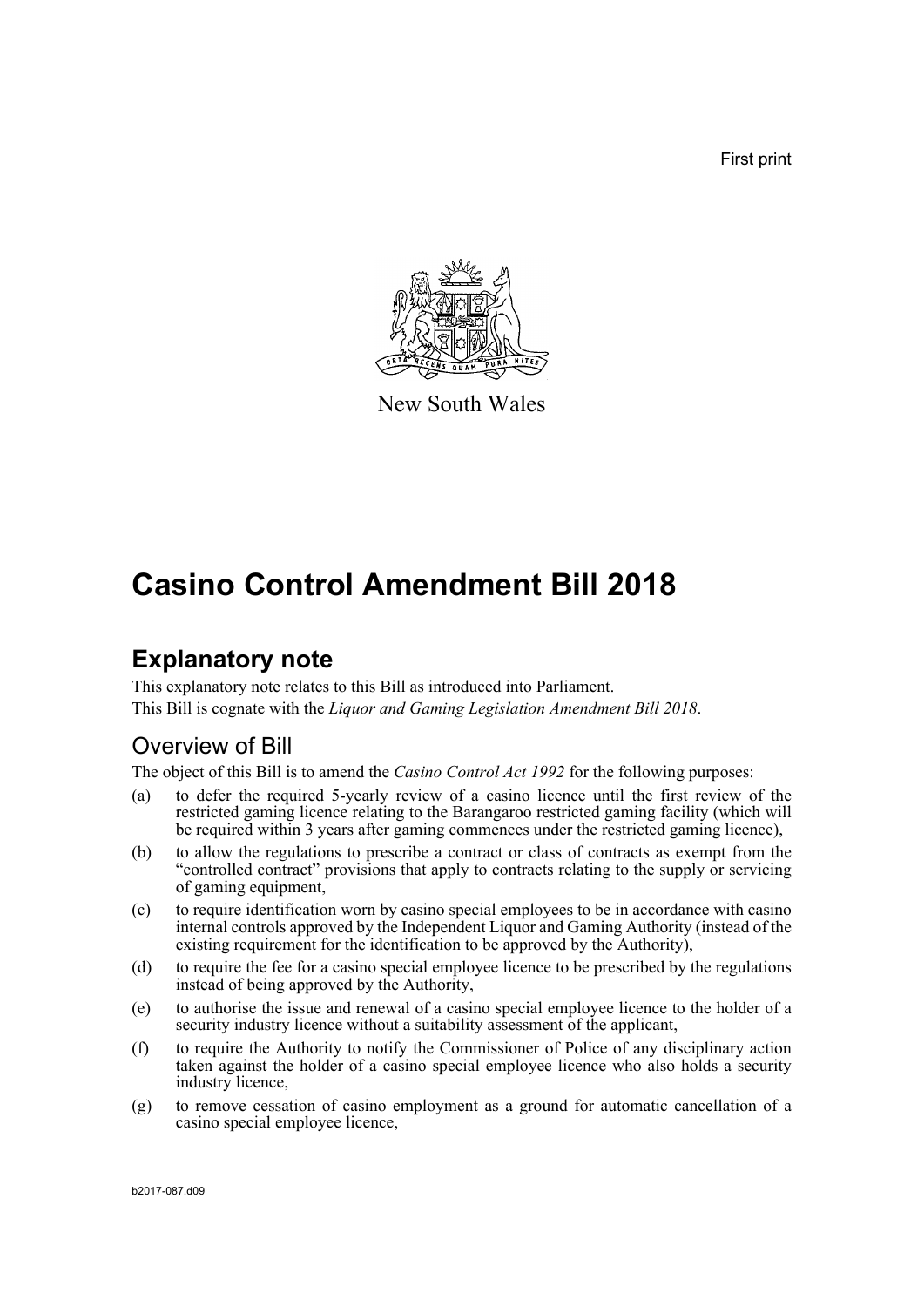- (h) to extend the term of a casino special employee licence from 5 to 7 years,
- (i) to provide that the Authority is not required to give reasons for a decision to take disciplinary action against the holder of a casino special employee licence,
- (j) to standardise between the casino and the Barangaroo restricted gaming facility the requirements for the approval of facilities and equipment for monitoring and surveillance operations,
- (k) to repeal a provision that currently allows the Authority to give directions as to the particular games that are or are not to be available to be played in a casino,
- (l) to authorise the provision of complimentary chip purchase vouchers to premium players,
- (m) to repeal the provision that allows the Authority to direct when a casino is to be open or closed to the public for gaming,
- (n) to remove the requirement that a summary of game rules to be provided to a casino patron be approved by the Authority,
- (o) to change the requirement for the notice to be given of a change to a higher minimum wager at a gaming table or location,
- (p) to allow a participant in a premium player arrangement or junket to purchase chips using a debit card,
- (q) to allow a casino operator to release or discharge a debt,
- (r) to allow the provision of credit to a person not ordinarily resident in Australia to enable the person to participate in a premium player arrangement or a junket approved by the Authority (with such credit currently only permitted in the Barangaroo restricted gaming facility),
- (s) to allow the use at a casino of funds deposited with a casino in another jurisdiction that is a related corporation of the first casino,
- (t) to remove the prohibition on a casino operator accepting a cheque from a person when a previous cheque has not been met,
- (u) to simplify the application procedure for a voluntary exclusion order,
- (v) to remove the requirement that premises can only be declared to be in a casino precinct for exclusion order purposes if they are under the control or management of the casino operator,
- (w) to prevent the revocation of a voluntary exclusion order for a person except on the application of the person and to prevent the revocation of such an order less than 6 months after it is given,
- $(x)$  to simplify the information required to be provided to the Authority about exclusion orders made by a casino operator,
- (y) to prohibit wagering in a casino by a minor or a person who is the subject of an exclusion order and to provide for the forfeiture of any winnings from prohibited wagers to the Responsible Gambling Fund,
- (z) to extend the existing exemption from smoking restrictions at the Barangaroo restricted gaming facility to approved private gaming areas in the casino,
- (aa) to require unclaimed winnings to be paid into the Responsible Gambling Fund,
- (ab) to require a casino operator to notify the Authority within 24 hours after a minor is removed from the casino (instead of the existing requirement for notification of an inspector at the time of removal),
- (ac) to make miscellaneous minor amendments,
- (ad) to enact consequential savings and transitional provisions.

The Bill also amends the *Smoke-free Environment Act 2000* to remove redundant provisions affecting a casino.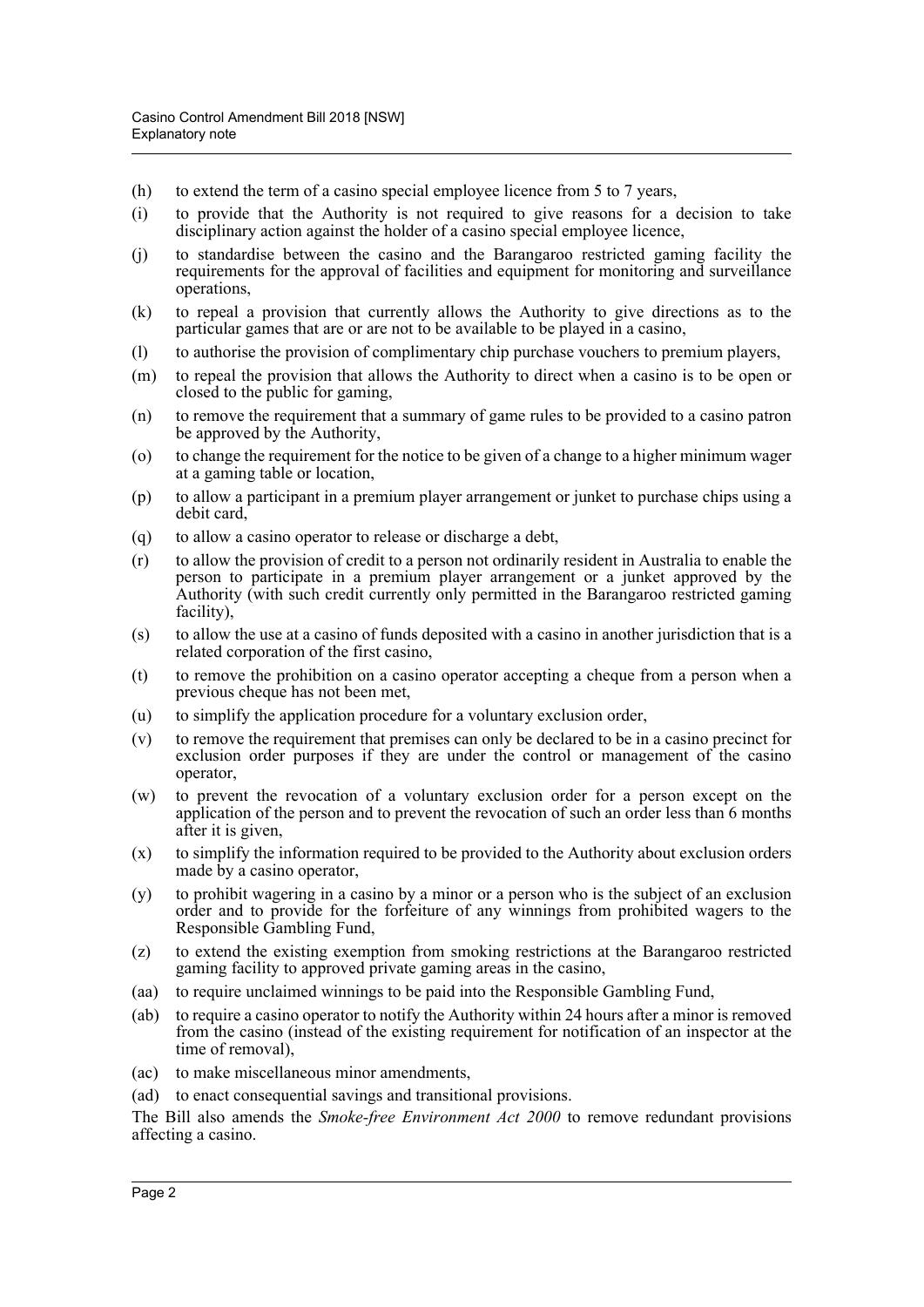# Outline of provisions

**Clause 1** sets out the name (also called the short title) of the proposed Act.

**Clause 2** provides for the commencement of the proposed Act on a day or days to be appointed by proclamation.

# **Schedule 1 Amendment of Casino Control Act 1992 No 15**

## **Review of casino licence**

**Schedule 1 [2]** (section 31) and **Schedule 1 [56]** (clause 38 of Schedule 4) defer the required 5-yearly review of the current casino licence until the first review of the restricted gaming licence. The first review of the restricted gaming licence will be required within 3 years after gaming commences under that licence instead of within 3 years after 15 November 2019 (which is the current requirement).

## **Special employee licences**

**Schedule 1 [7] and [8]** (section 52 (3) and (3A)) allow the issue of a casino special employee licence that will authorise the exercise of security functions without the usual suitability assessment by the Authority if the employee holds a licence under the *Security Industry Act 1997* authorising the exercise of those functions.

**Schedule 1 [9]** (section 55 (c)) removes cessation of casino employment as a ground for the automatic cancellation of a casino special employee licence.

**Schedule 1 [10]** (section 55 (e)) extends the term of a casino special employee licence from 5 to 7 years. **Schedule 1 [56]** (clause 39 of Schedule 4) extends this amendment to a licence that is in force when the amendment commences.

**Schedule 1 [12]** (section 59 (8) and (9)) makes the following amendments relating to the taking of disciplinary action against the holder of a casino special employee licence:

- (a) the Authority will not be required to give reasons for a decision to take disciplinary action against the holder of a casino special employee licence,
- (b) the Authority will be required to notify the Commissioner of Police of any disciplinary action taken against the holder of a casino special employee licence who is also the holder of a licence under the *Security Industry Act 1997*.

# **Surveillance and monitoring**

**Schedule 1 [13]** (section 65) removes existing provisions requiring the Authority's approval of the casino layout and extends to the casino the requirements that currently apply to the Barangaroo restricted gaming facility for the Authority's approval of facilities and equipment for monitoring and surveillance operations.

### **Games available in casino**

**Schedule 1 [14]** (section 66) requires the Authority's approval of games that can be played in a casino and of the rules of those games to be notified on the casino's website instead of on the Authority's website as at present.

**Schedule 1 [15]** (section 67) repeals a provision that currently allows the Authority to give directions as to the particular games that are or are not to be available to be played in a casino and the minimum and maximum number of particular games.

### **Complimentary chip purchase vouchers**

**Schedule 1 [16]** (section 70) allows a casino operator to provide complimentary chip purchase vouchers to a person who is a patron of a private gaming area, a participant in a premium player arrangement or junket, or a patron of the Barangaroo restricted gaming facility. Complimentary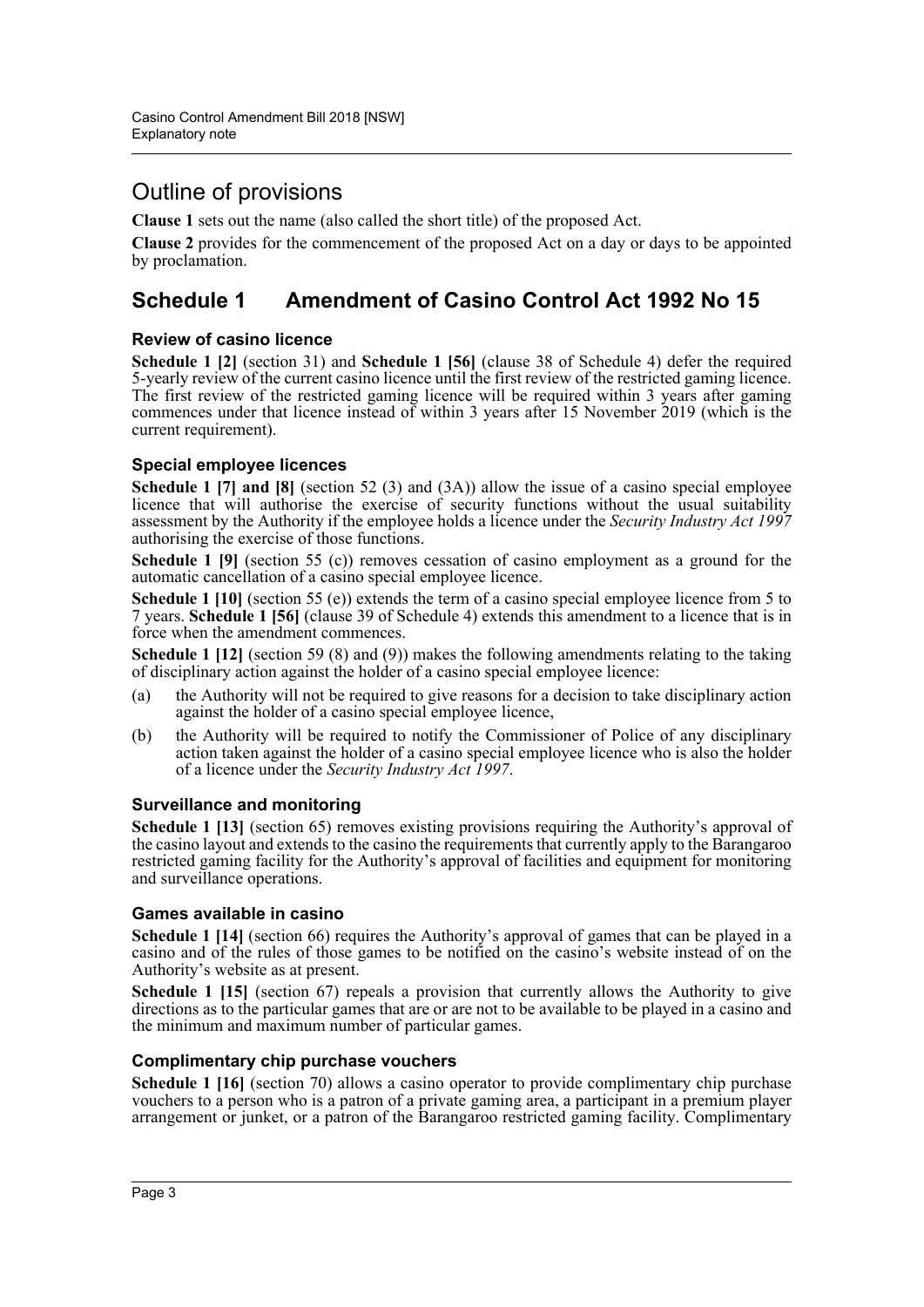chip purchase vouchers can be used to purchase chips or can be used for directly placing a wager. **Schedule 1 [24]** (section 74 (1) (a)) makes a consequential amendment.

**Schedule 1 [19]** (section 70 (2) (c1)) prevents a complimentary chip purchase voucher from being redeemed for money or a cheque. **Schedule 1 [18]** (section 70 (2) (c)) makes a consequential amendment.

# **Conduct of gaming**

**Schedule 1 [20]** (section 71) repeals the provision that currently allows the Authority to direct when a casino is to be open or closed to the public for gaming.

**Schedule 1 [21]** (section 72 (1) (c)) removes a requirement that a summary of game rules to be provided to a casino patron be approved by the Authority and replaces that requirement with a requirement that the summary not be misleading and indicate that it is only a summary.

**Schedule 1 [22]** (section 72 (1) (d)) allows the minimum and maximum wagers at an electronic gaming terminal to be displayed as part of the terminal display as an alternative to being displayed by means of a sign at the location of the gaming terminal.

**Schedule 1 [23]** (section 72 (1) (e)) removes the requirement for 20 minutes notice to be given of a change to a higher minimum wager at a gaming table or location and replaces that requirement with a requirement that the change does not apply for 20 minutes to a person playing at the gaming table or location when the change occurs.

## **Credit, cheques and deposit accounts**

**Schedule 1 [25]** (section 74 (1) (c)) allows a participant in a premium player arrangement or junket to purchase chips using a debit card.

**Schedule 1 [27]** (section 74 (1) (e)) allows a casino operator to release or discharge a debt by removing the requirement for the approval of the Authority before a casino operator can wholly or partly release or discharge a debt. **Schedule 1 [26]** (section 74 (1) (d)) makes a consequential amendment.

**Schedule 1 [28]** (section 74 (5)) allows credit to be provided by a casino to a person not ordinarily resident in Australia to enable the person to participate in a premium player arrangement or a junket approved by the Authority (which is currently only permitted in the Barangaroo restricted gaming facility). **Schedule 1 [29]** (section 74 (5) (b)) makes a consequential amendment.

**Schedule 1 [32]** (section 75 (3)) allows a person who establishes a deposit account with a casino to draw on a deposit account established with a casino in another jurisdiction that is a related corporation of the first casino. **Schedule 1 [30] and [31]** (section 75 (1) and (2)) make consequential amendments.

**Schedule 1 [33]** (section 75 (6) (a)) removes the existing prohibition on a casino accepting a cheque from a patron when a previous cheque drawn by the patron has not been met.

### **Exclusion orders**

**Schedule 1 [37]** (section 79 (3)) revises provisions for the making of an application for the voluntary exclusion of a person so that an application can be made for exclusion from either or both of the casino and the Barangaroo restricted gaming facility.

**Schedule 1 [35], [36] and [38]** (section 79 (1), (2), (4) and (4A)) remove provisions for the exclusion of a person from a casino by means of a verbal exclusion order.

**Schedule 1 [40]** (section 81 (4) and (5)) removes the requirement that premises in the immediate vicinity of a casino can only be declared to be a casino precinct (which is an area from which a person can be excluded at the direction of the Commissioner of Police) if the premises are under the control or management of the casino operator. **Schedule 1 [39]** (section  $81(1)$ ) makes it clear that an exclusion order made at the direction of the Commissioner of Police is to be made by the casino operator. **Schedule 1 [43]** (section 85 (6) and (7)) makes it clear that the obligation of a casino operator to remove an excluded person from the casino precinct only applies to areas under the control or management of the casino operator and imposes an additional duty to notify police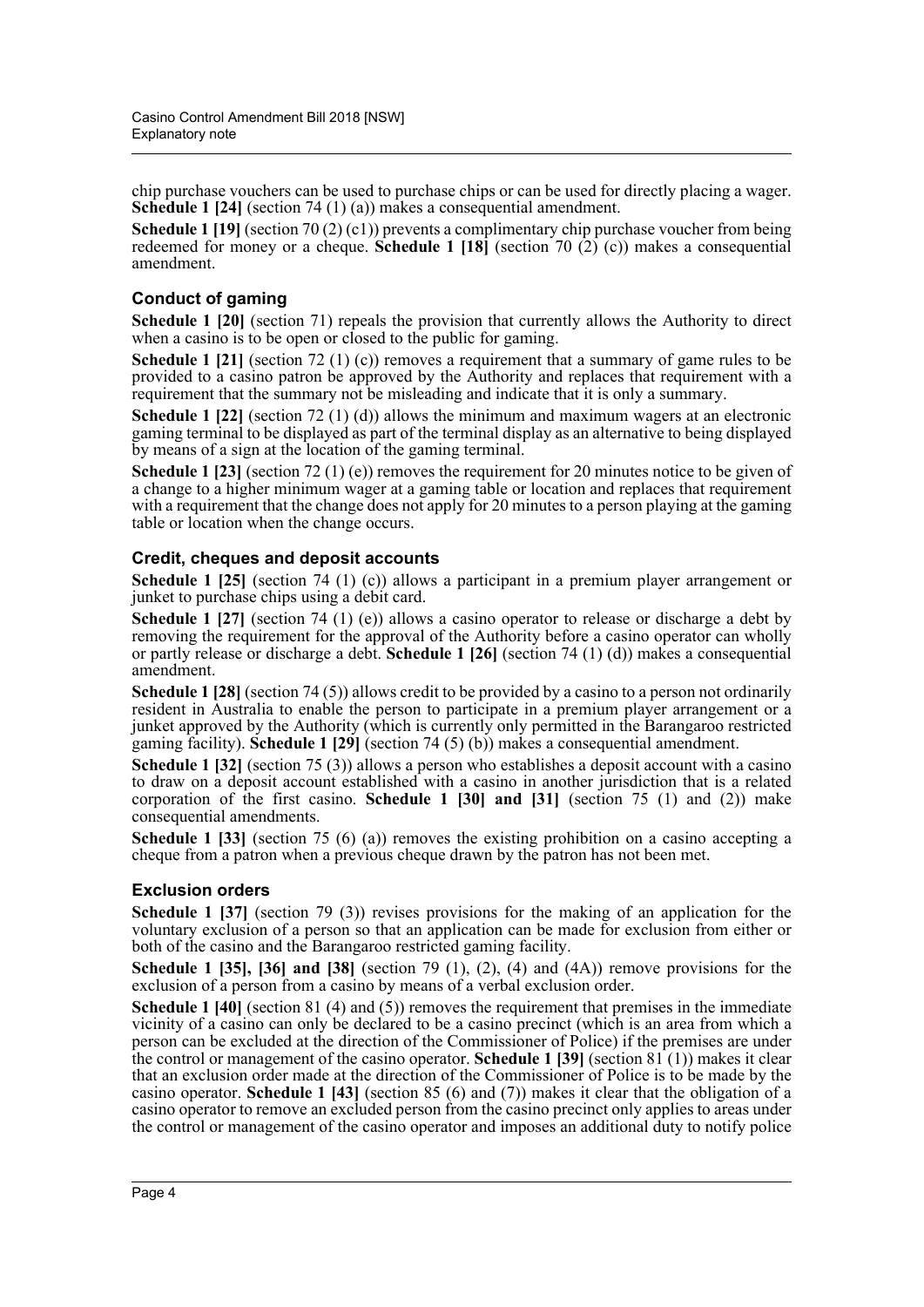when an excluded person is in a part of the casino precinct not under the casino operator's control or management.

**Schedule 1 [41]** (section 82 (3A)) prevents the revocation of a voluntary exclusion order except on the application of the person to whom the order applies and prevents the revocation of such an order less than 6 months (or another period prescribed by the regulations) after it is given.

**Schedule 1 [42]** (section 83 (2)) streamlines procedures for providing the Authority with the daily list of persons who are subject to exclusion orders. The list will only have to be provided at the request of the Authority or an inspector, instead of having to be provided every day and updated with notification of any new exclusion order made during the day.

### **Wagering by minors and excluded persons**

**Schedule 1 [44]** (section 86A) prohibits a person from making a wager in a casino if the person is a minor or is the subject of an exclusion order. A person who makes a prohibited wager is not entitled to any winnings from the wager and any winnings are forfeited to the Responsible Gambling Fund.

### **Smoking**

**Schedule 1 [45]** (section 89A (1)) extends the existing exemption from the *Smoke-free Environment Act 2000* that applies to the Barangaroo restricted gaming facility to a private gaming area within the casino that is approved by the Authority as an area to which that Act is not to apply.

**Schedule 1 [46] and [47]** (section 89A (2)) extend the existing air quality monitoring requirements that apply to the Barangaroo restricted gaming facility to a private gaming area within the casino in which smoking will be permitted.

**Schedule 1 [48]** (section 89A (2) (b) and (3)) transfers from the Minister for Health to the Minister the function of receiving and tabling the required annual report about air quality equipment.

### **Miscellaneous amendments**

**Schedule 1 [1]** (section 3) inserts new definitions. **Schedule 1 [34]** (section 76 (3)) makes a consequential amendment.

**Schedule 1 [3]** (section 36) allows the regulations to exempt contracts from the requirements that apply to contracts relating to the supply or servicing of gaming equipment as "controlled contracts" under Division 2 of Part 3 of the Act.

**Schedule 1 [4]** (section 45) requires identification worn by casino special employees to be in accordance with casino internal controls approved by the Authority (instead of the existing requirement for the identification to be approved by the Authority).

**Schedule 1 [5] and [11]** (sections 46 (1) (a) and 56 (2)) require the fee for a casino special employee licence to be prescribed by the regulations instead of being approved by the Authority.

**Schedule 1 [6]** (section 46 (3A) and (3B)) provides for information (including photographs and finger prints) about an applicant for a casino special employee licence to be referred to the Commissioner of Police, and for the Commissioner to inquire into and report on the application.

**Schedule 1 [17]** (section 70 (2)) exempts chips used in a tournament or for training purposes from existing restrictions on the exchange and redemption of chips.

**Schedule 1 [49]** (section 90) requires unclaimed winnings to be paid into the Responsible Gambling Fund.

**Schedule 1 [50]** (section 94 (2) and (2A)) removes the existing requirement that an inspector be notified forthwith when a minor is found in a casino (which is in addition to the requirement that the minor be removed) and replaces it with a new requirement that the Authority be notified within 24 hours after the minor is removed. **Schedule 1 [51]** (section 94 (3)) makes a consequential amendment.

**Schedule 1 [52] and [53]** (sections 115 (9) and 119 (6)) make amendments that are consequential on the amendments made by **Schedule 1 [44] and [49]** (sections 86A and 90).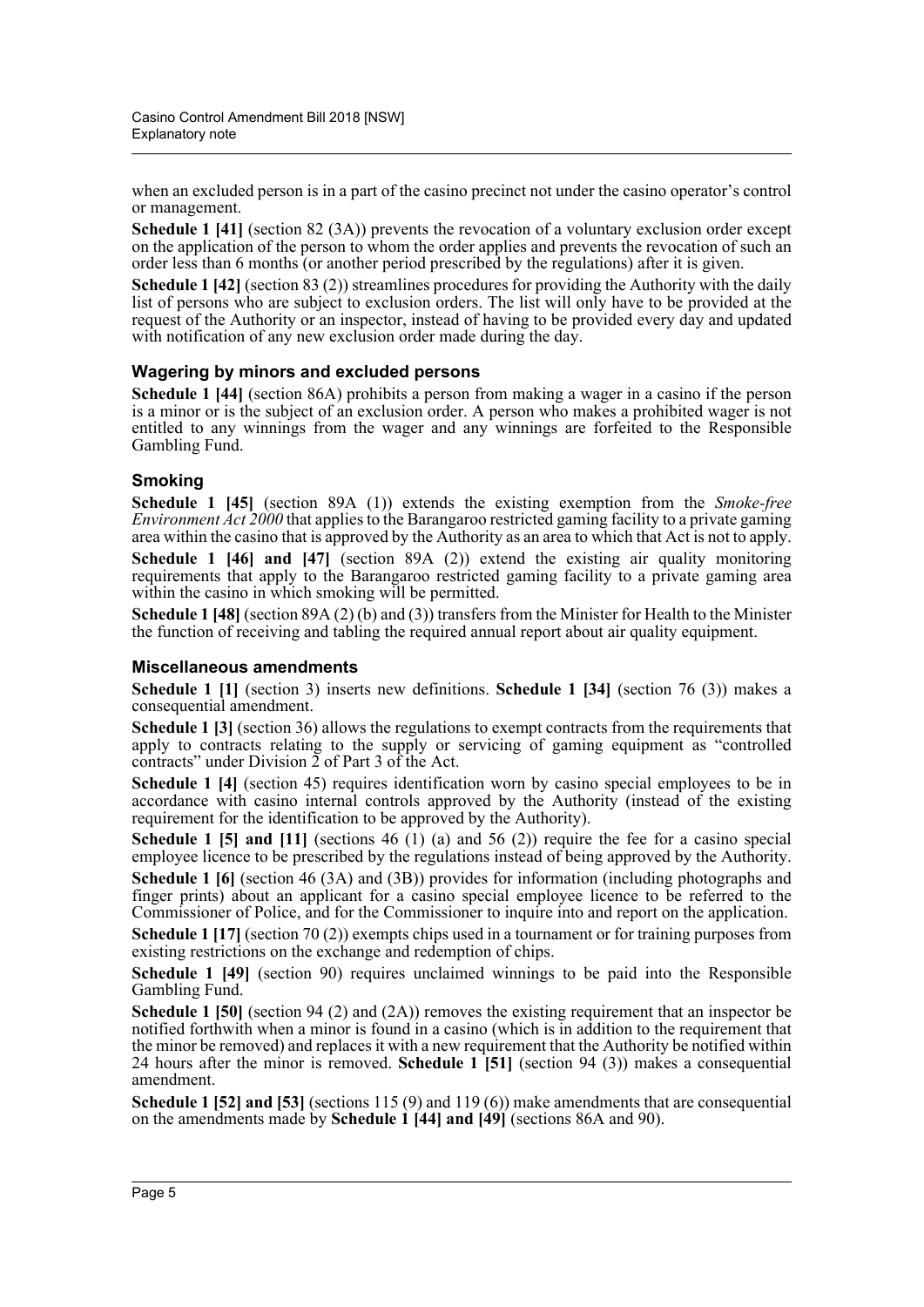**Schedule 1 [54] and [55]** (section 124 (1) and (4)) make it an offence for a casino operator to contravene a requirement of an internal control or administrative or accounting procedure that is approved by the Authority under an existing provision that requires casino operations to be conducted in accordance with a system of internal controls and administrative and accounting procedures approved by the Authority.

# **Schedule 2 Amendment of Smoke-free Environment Act 2000 No 69**

**Schedule 2 [1]–[4]** remove redundant and spent provisions relating to a casino and exempt areas.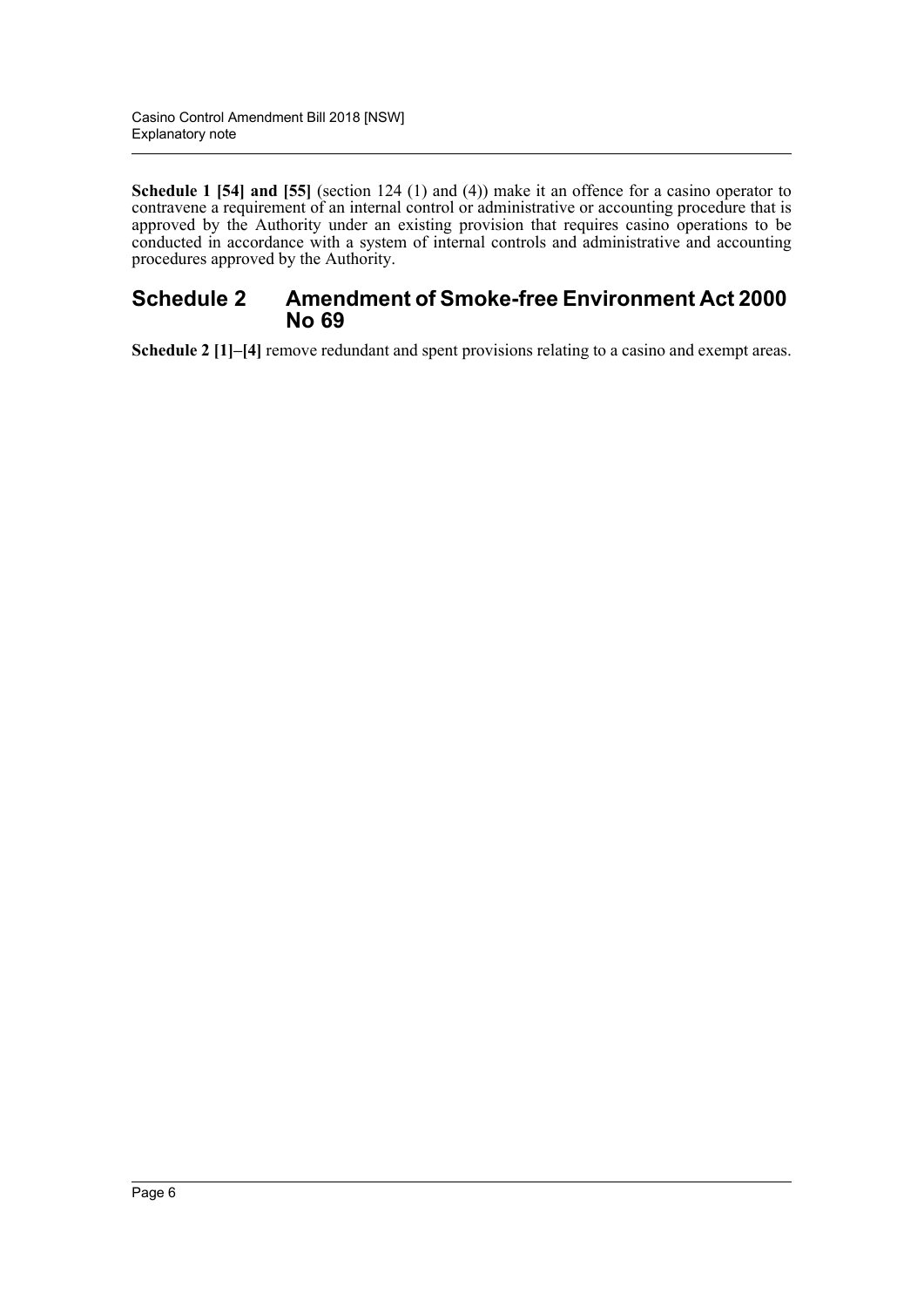First print



New South Wales

# **Casino Control Amendment Bill 2018**

# **Contents**

|                   |                                                           | Page |
|-------------------|-----------------------------------------------------------|------|
|                   | Name of Act                                               |      |
|                   | Commencement                                              |      |
| Schedule 1        | <b>Amendment of Casino Control Act 1992 No 15</b>         |      |
| <b>Schedule 2</b> | <b>Amendment of Smoke-free Environment Act 2000 No 69</b> | 12   |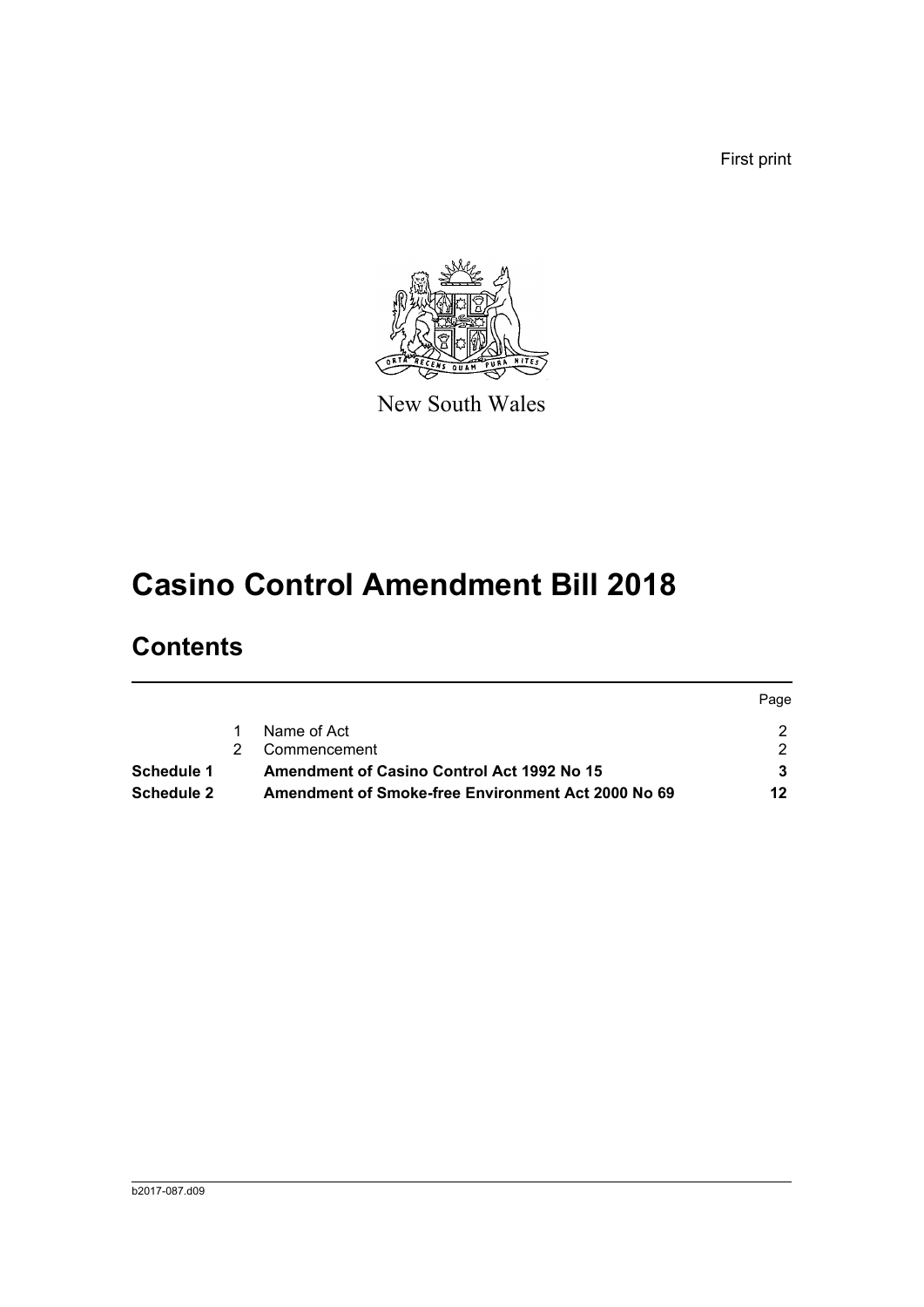

New South Wales

# **Casino Control Amendment Bill 2018**

No , 2018

# **A Bill for**

An Act to amend the *Casino Control Act 1992* to make further provision for the regulation and oversight of operations at the casino and the Barangaroo restricted gaming facility; and for other purposes.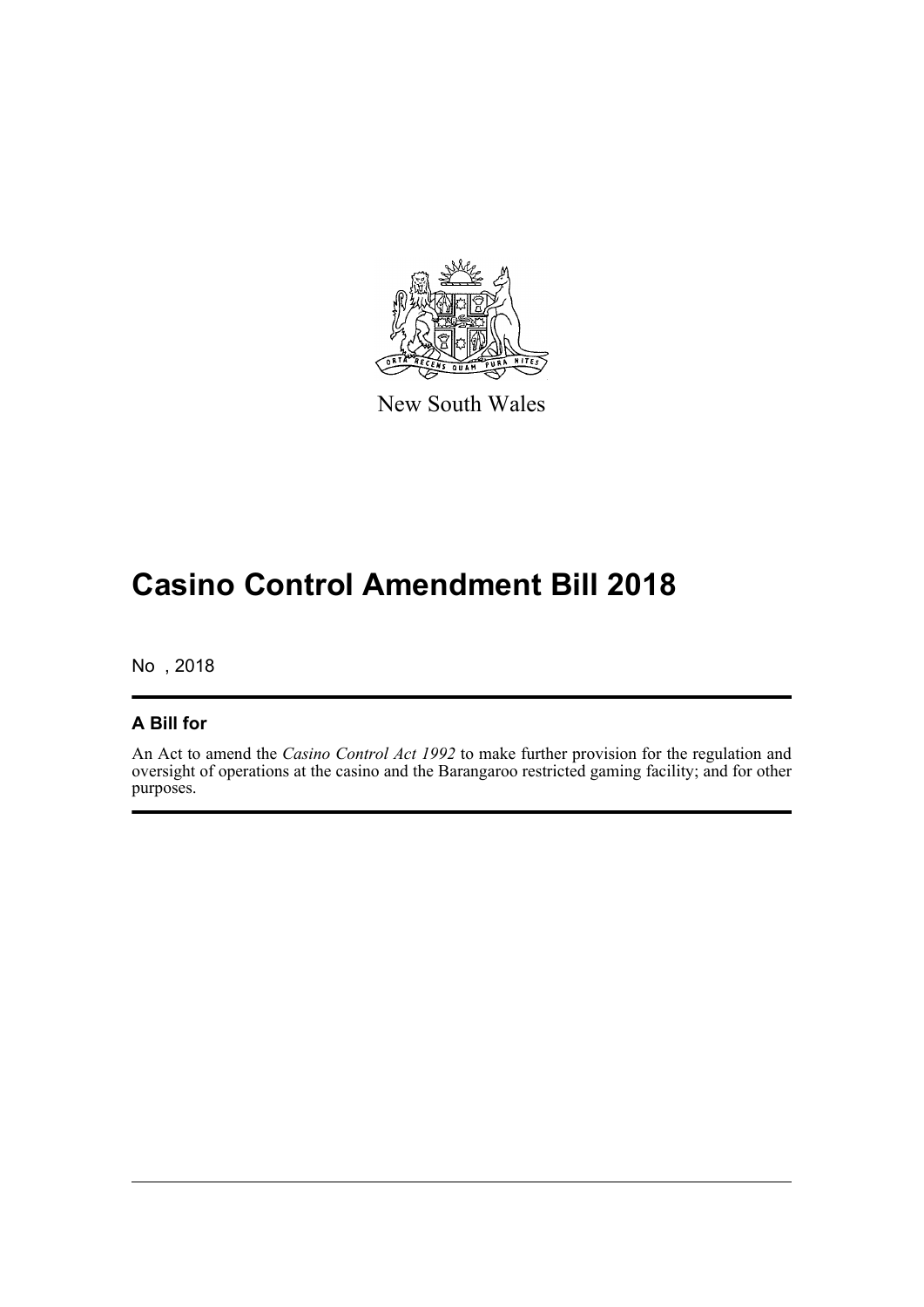<span id="page-8-1"></span><span id="page-8-0"></span>

| The Legislature of New South Wales enacts: |                                                                      |                |  |  |
|--------------------------------------------|----------------------------------------------------------------------|----------------|--|--|
|                                            | Name of Act                                                          | $\mathcal{P}$  |  |  |
|                                            | This Act is the Casino Control Amendment Act 2018.                   | 3              |  |  |
|                                            | <b>Commencement</b>                                                  | $\overline{4}$ |  |  |
|                                            | This Act commences on a day or days to be appointed by proclamation. | 5              |  |  |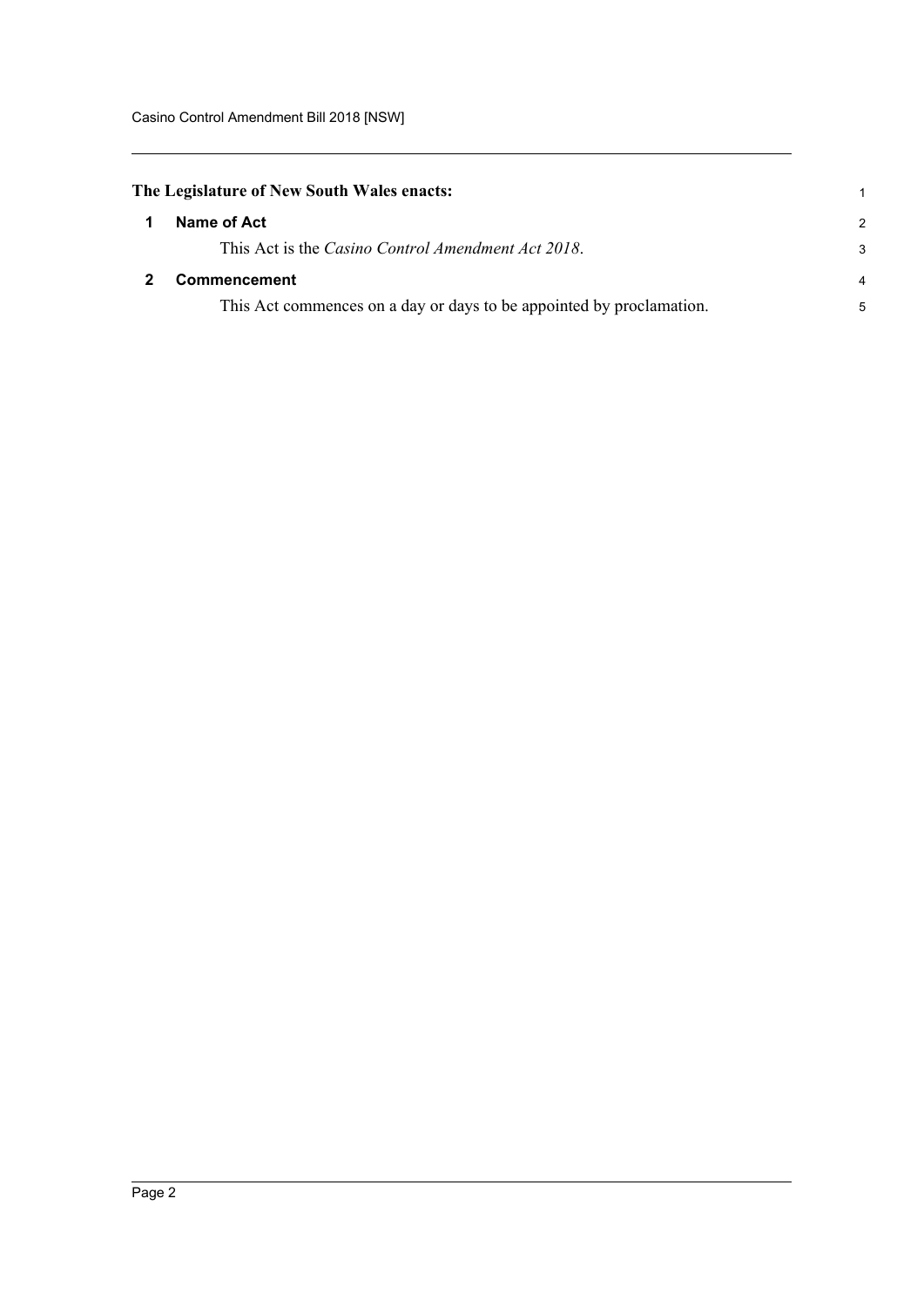# <span id="page-9-0"></span>**Schedule 1 Amendment of Casino Control Act 1992 No 15**

### **[1] Section 3 Definitions**

Insert in alphabetical order in section 3 (1):

*junket*—see section 76.

*private gaming area* means an area in a casino that is approved by the Authority as a private gaming area.

1

8 9

*Responsible Gambling Fund* means the Fund established under section 115.

### **[2] Section 31**

Omit the section. Insert instead:

### **31 Review of casino licence and operator suitability**

- (1) The Authority must, at intervals not exceeding 5 years, review a casino licence by investigating and forming an opinion as to whether or not:
	- (a) the casino operator is a suitable person to continue to give effect to the casino licence and this Act, and
	- (b) it is in the public interest that the casino licence should continue in force.
- (2) The Authority is to report its findings and opinion on a review under this section to the Minister, giving reasons for its opinion, and is to take any action under this Act that it considers appropriate in light of its findings.
- (3) The regulations may postpone or extend the intervals between reviews required under this section.

**Note.** See Part 11 of Schedule 4 for the transitional arrangements for reviews under this section following the substitution of this section by the *Casino Control Amendment Act 2018* (including the arrangements for the first review under this section of the restricted gaming licence).

### **[3] Section 36 Definitions**

Insert ", not being a contract or a contract of a class that is prescribed by the regulations as exempt from this definition" after "section 68 (1)" in paragraph (a) of the definition of *controlled contract*.

#### **[4] Section 45 Special employees to display identification** Omit "approved by the Authority" from section 45 (1). Insert instead "issued in compliance with internal controls approved for the casino under section 124". **[5] Section 46 Application for licence** Omit "fee determined by the Authority" from section 46 (1) (a). Insert instead "fee prescribed by the regulations". 30 31 32 33 34 35 36

### **[6] Section 46 (3A) and (3B)**

Insert after section 46 (3):

(3A) The Authority may refer to the Commissioner of Police details of the applicant, copies of any photographs, finger prints and palm prints taken and any supporting information that the Authority considers appropriate for referral to the Commissioner.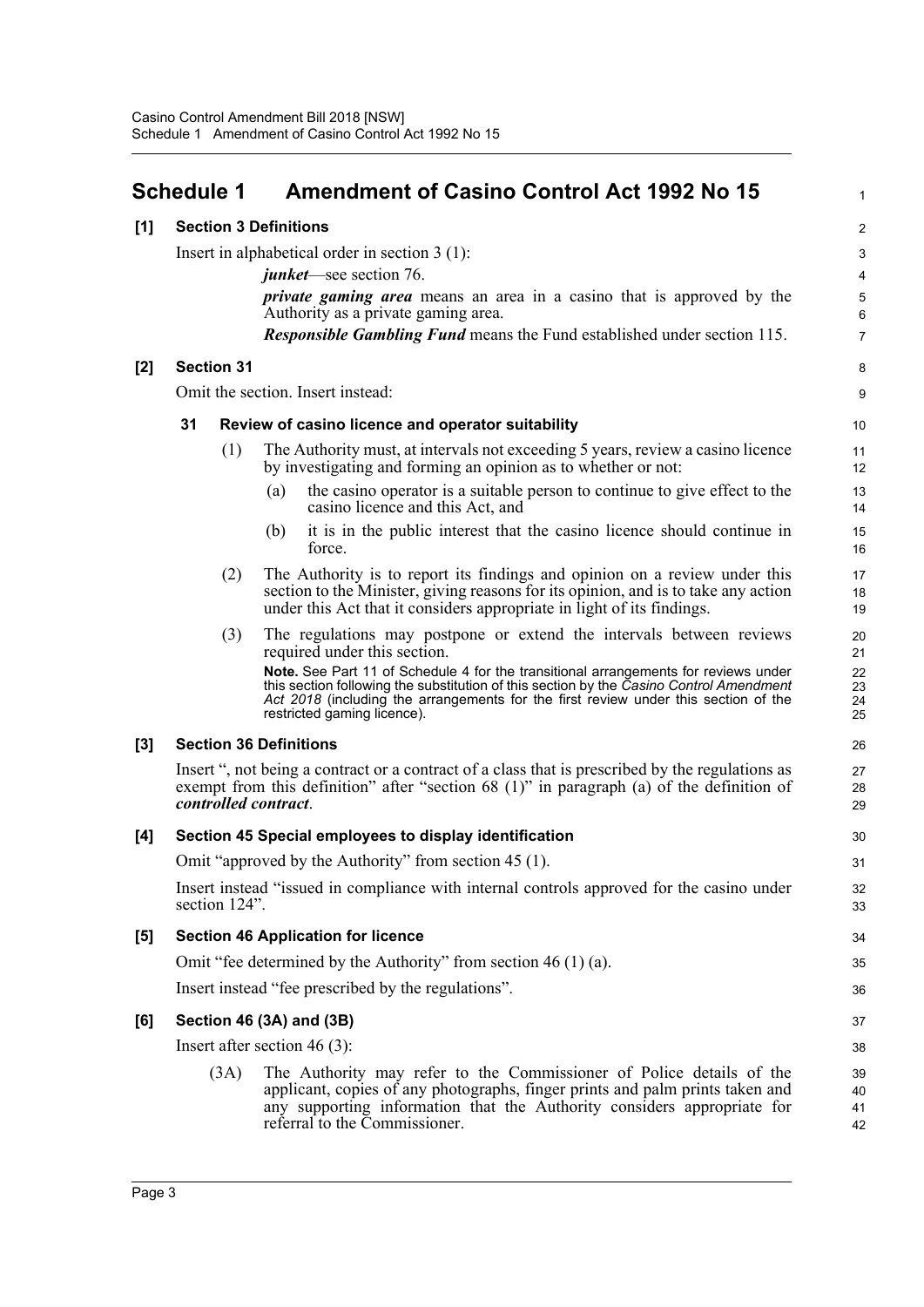|        | (3B)                            |     | The Commissioner of Police is to inquire into and report to the Authority on<br>such matters concerning the application as the Authority may request.                                                                                                                               | $\mathbf{1}$<br>$\overline{2}$   |
|--------|---------------------------------|-----|-------------------------------------------------------------------------------------------------------------------------------------------------------------------------------------------------------------------------------------------------------------------------------------|----------------------------------|
| $[7]$  |                                 |     | <b>Section 52 Determination of applications</b>                                                                                                                                                                                                                                     | 3                                |
|        |                                 |     | Insert "(a <i>suitability assessment</i> )" after "assessment" in section 52 (3).                                                                                                                                                                                                   | 4                                |
| [8]    | Section 52 (3A)                 |     |                                                                                                                                                                                                                                                                                     | 5                                |
|        | Insert after section $52(3)$ :  |     |                                                                                                                                                                                                                                                                                     | $\,6\,$                          |
|        | (3A)                            |     | In the case of an application for a licence that will only authorise the exercise<br>of functions that comprise the carrying on of a security activity (within the<br>meaning of the <i>Security Industry Act 1997</i> ) for which the applicant holds a<br>licence under that Act: | 7<br>8<br>$\boldsymbol{9}$<br>10 |
|        |                                 | (a) | the Authority is entitled to determine the application on the assumption<br>that the applicant is a suitable person to hold a licence and that a<br>suitability assessment is not required, and                                                                                     | 11<br>12<br>13                   |
|        |                                 | (b) | accordingly the Authority is not required to investigate or inquire into<br>the application.                                                                                                                                                                                        | 14<br>15                         |
| [9]    |                                 |     | <b>Section 55 Duration of licence</b>                                                                                                                                                                                                                                               | 16                               |
|        | Omit section $55$ (c).          |     |                                                                                                                                                                                                                                                                                     | 17                               |
| [10]   | Section 55 (e)                  |     |                                                                                                                                                                                                                                                                                     | 18                               |
|        |                                 |     | Omit "5 years". Insert instead "7 years".                                                                                                                                                                                                                                           | 19                               |
| $[11]$ |                                 |     | <b>Section 56 Renewal of licence</b>                                                                                                                                                                                                                                                | 20                               |
|        |                                 |     | Omit "fee determined by the Authority" from section 56 (2).                                                                                                                                                                                                                         | 21                               |
|        |                                 |     | Insert instead "fee prescribed by the regulations".                                                                                                                                                                                                                                 | 22                               |
| [12]   |                                 |     | <b>Section 59 Disciplinary action against licensee</b>                                                                                                                                                                                                                              | 23                               |
|        | Insert after section 59 $(7)$ : |     |                                                                                                                                                                                                                                                                                     | 24                               |
|        | (8)                             |     | The Authority is not required to give reasons for its decision to take<br>disciplinary action against a licensee under this section but may give reasons<br>if it thinks fit.                                                                                                       | 25<br>26<br>27                   |
|        | (9)                             |     | The Authority is to notify the Commissioner of Police of any disciplinary<br>action taken against a licensee under this section if the Authority is aware that<br>the licensee is the holder of a licence under the Security Industry Act 1997.                                     | 28<br>29<br>30                   |
| [13]   | <b>Section 65</b>               |     |                                                                                                                                                                                                                                                                                     | 31                               |
|        |                                 |     | Omit the section. Insert instead:                                                                                                                                                                                                                                                   | 32                               |
|        | 65                              |     | Approval of facilities and equipment for monitoring and surveillance                                                                                                                                                                                                                | 33                               |
|        |                                 |     | It is a condition of a casino licence that:                                                                                                                                                                                                                                         | 34                               |
|        |                                 | (a) | the facilities and equipment provided for persons conducting<br>monitoring and surveillance of operations in the casino must be to a<br>standard approved by the Authority, and                                                                                                     | 35<br>36<br>37                   |
|        |                                 | (b) | the location and orientation of those facilities and equipment must be as<br>approved by the Authority.                                                                                                                                                                             | 38<br>39                         |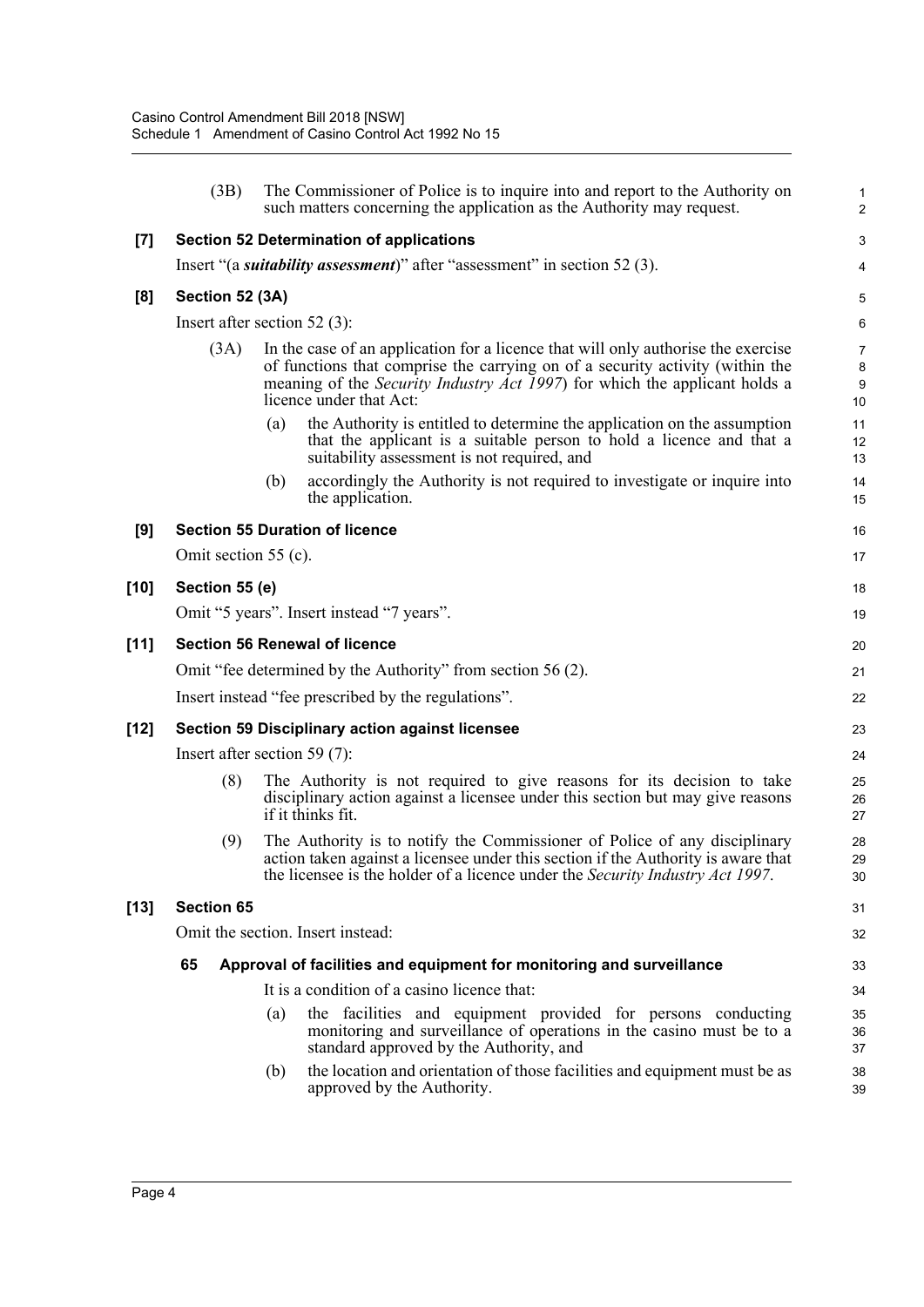| $[14]$ |                                       |      | Section 66 Approval of games and rules for games                                                                                                                                                                                                                                                                                                                   | $\mathbf{1}$                            |
|--------|---------------------------------------|------|--------------------------------------------------------------------------------------------------------------------------------------------------------------------------------------------------------------------------------------------------------------------------------------------------------------------------------------------------------------------|-----------------------------------------|
|        |                                       |      | Omit "Authority's website" from section 66 (1A).                                                                                                                                                                                                                                                                                                                   | $\overline{c}$                          |
|        |                                       |      | Insert instead "casino's website".                                                                                                                                                                                                                                                                                                                                 | 3                                       |
| $[15]$ |                                       |      | Section 67 Directions as to games to be available in casino                                                                                                                                                                                                                                                                                                        | 4                                       |
|        | Omit the section.                     |      |                                                                                                                                                                                                                                                                                                                                                                    | 5                                       |
| $[16]$ |                                       |      | <b>Section 70 Conduct of gaming</b>                                                                                                                                                                                                                                                                                                                                | 6                                       |
|        | Insert after section $70(1)$ :        |      |                                                                                                                                                                                                                                                                                                                                                                    | $\overline{7}$                          |
|        | (1A)                                  |      | A casino operator is permitted to provide complimentary chip purchase<br>vouchers to a person who is a patron of a private gaming area, a participant in<br>a premium player arrangement or junket, or a patron of the Barangaroo<br>restricted gaming facility, and the following provisions apply in respect of any<br>such complimentary chip purchase voucher: | 8<br>$\boldsymbol{9}$<br>10<br>11<br>12 |
|        |                                       | (a)  | chips may be issued for gaming in the casino that are paid for by means<br>of a complimentary chip purchase voucher,                                                                                                                                                                                                                                               | 13<br>14                                |
|        |                                       | (b)  | wagers may be placed in the casino by means of a complimentary chip<br>purchase voucher (not just by means of chips paid for by means of a<br>complimentary chip purchase voucher).                                                                                                                                                                                | 15<br>16<br>17                          |
| $[17]$ | <b>Section 70 (2)</b>                 |      |                                                                                                                                                                                                                                                                                                                                                                    | 18                                      |
|        |                                       |      | Insert "(other than chips issued for use in a tournament or for training purposes)" after<br>"chips" where firstly occurring.                                                                                                                                                                                                                                      | 19<br>20                                |
| $[18]$ | Section 70 (2) (c)                    |      |                                                                                                                                                                                                                                                                                                                                                                    | 21                                      |
|        | vouchers".                            |      | Insert "(other than complimentary chip purchase vouchers)" after "chip purchase                                                                                                                                                                                                                                                                                    | 22<br>23                                |
| [19]   | Section 70 (2) (c1)                   |      |                                                                                                                                                                                                                                                                                                                                                                    | 24                                      |
|        | Insert after section 70 $(2)$ $(c)$ : |      |                                                                                                                                                                                                                                                                                                                                                                    | 25                                      |
|        |                                       | (c1) | a complimentary chip purchase voucher must not be wholly or partly<br>redeemed for money or a cheque,                                                                                                                                                                                                                                                              | 26<br>27                                |
| $[20]$ |                                       |      | Section 71 Times of operation of casino                                                                                                                                                                                                                                                                                                                            | 28                                      |
|        | Omit the section.                     |      |                                                                                                                                                                                                                                                                                                                                                                    | 29                                      |
| $[21]$ |                                       |      | <b>Section 72 Assistance to patrons</b>                                                                                                                                                                                                                                                                                                                            | 30                                      |
|        |                                       |      | Omit section 72 (1) (c). Insert instead:                                                                                                                                                                                                                                                                                                                           | 31                                      |
|        |                                       | (c)  | a summary of the game rules in respect of a game played in the casino<br>is provided to a casino patron on request, being a summary that is not<br>misleading and includes a statement indicating that it is only a summary<br>of the game rules, and                                                                                                              | 32<br>33<br>34<br>35                    |
| $[22]$ | Section 72 (1) (d)                    |      |                                                                                                                                                                                                                                                                                                                                                                    | 36                                      |
|        | after "game played there".            |      | Insert "(with such a sign not being required at an electronic gaming terminal if the terminal<br>display indicates the permissible minimum and maximum wagers for the game concerned)"                                                                                                                                                                             | 37<br>38<br>39                          |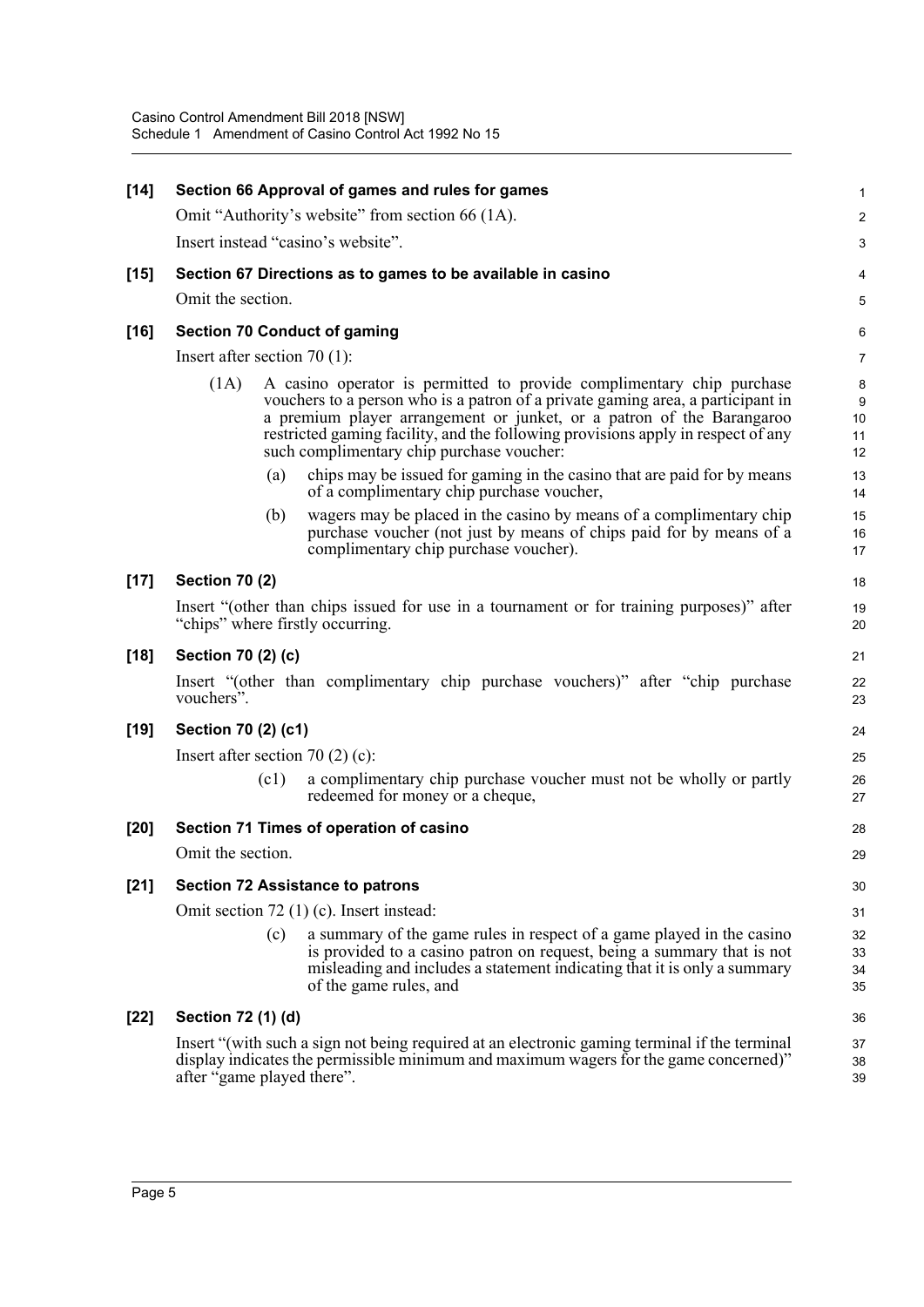| $[23]$ | Section 72 (1) (e)                  |                                                                                                                                                                                                                                                                                                                                                      | $\mathbf{1}$               |
|--------|-------------------------------------|------------------------------------------------------------------------------------------------------------------------------------------------------------------------------------------------------------------------------------------------------------------------------------------------------------------------------------------------------|----------------------------|
|        |                                     | Omit the paragraph. Insert instead:                                                                                                                                                                                                                                                                                                                  | $\boldsymbol{2}$           |
|        | (e)                                 | any change to a minimum wager to a higher minimum wager in respect<br>of a game at a table or location does not apply for at least 20 minutes to<br>a player who is playing at the table or location at the time of the change.                                                                                                                      | $\sqrt{3}$<br>4<br>5       |
| $[24]$ | <b>Section 74 Credit prohibited</b> |                                                                                                                                                                                                                                                                                                                                                      | 6                          |
|        |                                     | Insert "(or by means of a complimentary chip purchase voucher as permitted by<br>section 70)" after "chips" in section 74 $(1)$ $(a)$ .                                                                                                                                                                                                              | 7<br>8                     |
| $[25]$ | Section 74 (1) (c)                  |                                                                                                                                                                                                                                                                                                                                                      | $\boldsymbol{9}$           |
|        |                                     | Insert "(other than a debit card transaction with a person who is a participant in a premium<br>player arrangement or junket)" after "debit card".                                                                                                                                                                                                   | 10<br>11                   |
| $[26]$ | Section 74 (1) (d)                  |                                                                                                                                                                                                                                                                                                                                                      | 12                         |
|        | Omit "or".                          |                                                                                                                                                                                                                                                                                                                                                      | 13                         |
| $[27]$ | Section 74 (1) (e)                  |                                                                                                                                                                                                                                                                                                                                                      | 14                         |
|        | Omit the paragraph.                 |                                                                                                                                                                                                                                                                                                                                                      | 15                         |
| $[28]$ | <b>Section 74 (5)</b>               |                                                                                                                                                                                                                                                                                                                                                      | 16                         |
|        |                                     | Omit "the holder of a restricted gaming licence".                                                                                                                                                                                                                                                                                                    | 17                         |
|        |                                     | Insert instead "a casino operator (or an agent of the operator or a casino employee)".                                                                                                                                                                                                                                                               | 18                         |
| $[29]$ | Section 74 (5) (b)                  |                                                                                                                                                                                                                                                                                                                                                      | 19                         |
|        |                                     | Omit "within the meaning of section 76".                                                                                                                                                                                                                                                                                                             | 20                         |
| $[30]$ |                                     | <b>Section 75 Cheques and deposit accounts</b>                                                                                                                                                                                                                                                                                                       | 21                         |
|        |                                     | Insert in alphabetical order in section $75(1)$ :                                                                                                                                                                                                                                                                                                    | 22                         |
|        |                                     | <i>related casino operator</i> means a casino operator in another State or Territory<br>that is related (within the meaning of the Corporations Act 2001 of the<br>Commonwealth) to a casino operator under this Act.                                                                                                                                | 23<br>24<br>25             |
| $[31]$ | <b>Section 75 (2)</b>               |                                                                                                                                                                                                                                                                                                                                                      | 26                         |
|        |                                     | Omit "A casino operator may establish for a person a deposit account".                                                                                                                                                                                                                                                                               | 27                         |
|        |                                     | Insert instead "A person may establish with a casino operator a deposit account".                                                                                                                                                                                                                                                                    | 28                         |
| $[32]$ | <b>Section 75 (3)</b>               |                                                                                                                                                                                                                                                                                                                                                      | 29                         |
|        |                                     | Omit the subsection. Insert instead:                                                                                                                                                                                                                                                                                                                 | 30                         |
|        | (3)                                 | A casino operator may debit to a deposit account established with the casino<br>operator or with a related casino operator an amount to the value of chip<br>purchase vouchers issued to, money paid to or a cheque made payable to the<br>account holder by the casino operator, but not so as to cause the account to be<br>overdrawn at any time. | 31<br>32<br>33<br>34<br>35 |
| $[33]$ | Section 75 (6) (a)                  |                                                                                                                                                                                                                                                                                                                                                      | 36                         |
|        | Omit the paragraph.                 |                                                                                                                                                                                                                                                                                                                                                      | 37                         |
|        |                                     |                                                                                                                                                                                                                                                                                                                                                      |                            |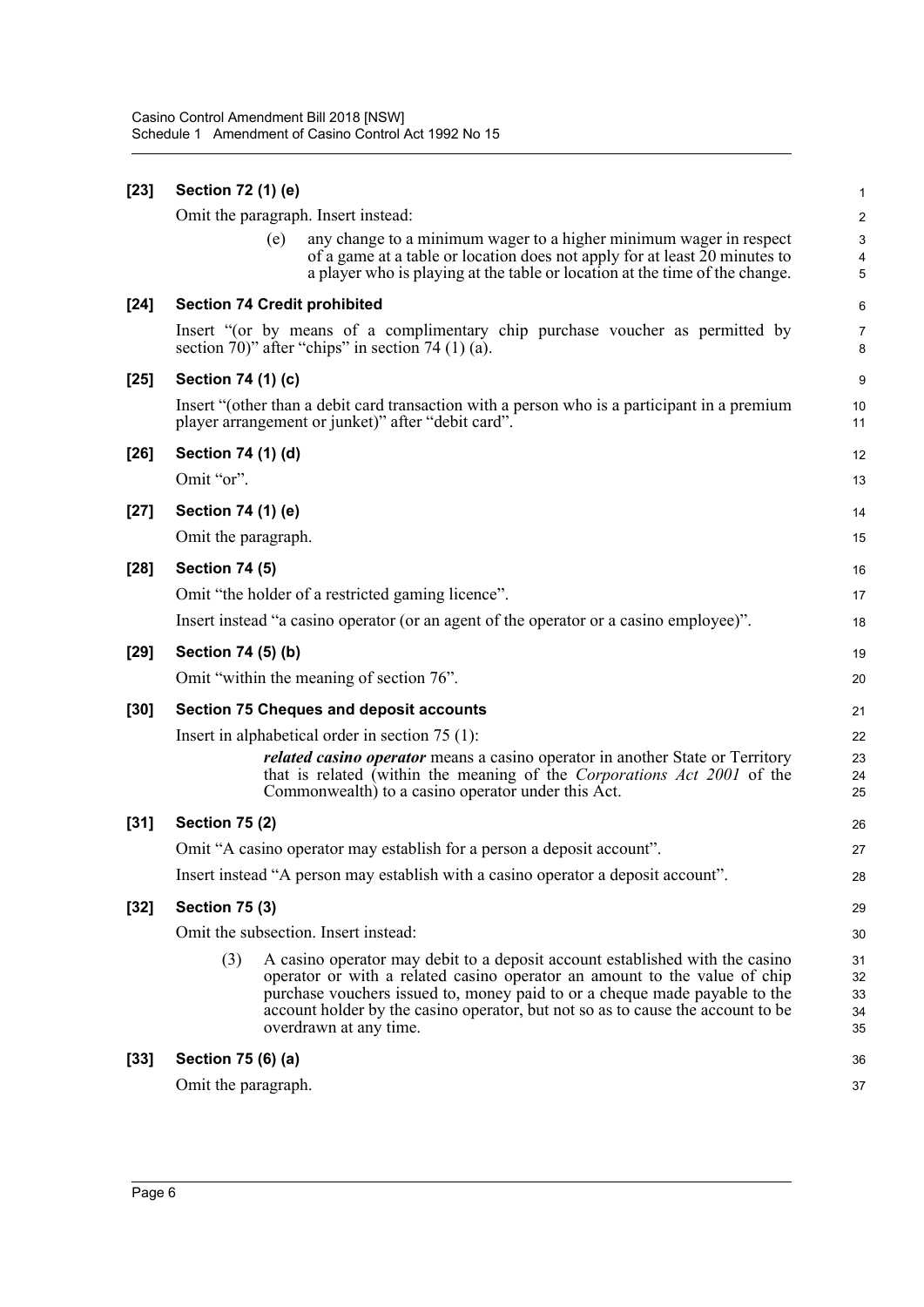| $[34]$ |                         |     | <b>Section 76 Junkets and inducements</b>                                                                                                                                                                                                                                                                                                                                                                                                    | $\mathbf{1}$                         |
|--------|-------------------------|-----|----------------------------------------------------------------------------------------------------------------------------------------------------------------------------------------------------------------------------------------------------------------------------------------------------------------------------------------------------------------------------------------------------------------------------------------------|--------------------------------------|
|        |                         |     | Omit "In this section" from section 76 (3). Insert instead "In this Act".                                                                                                                                                                                                                                                                                                                                                                    | 2                                    |
| $[35]$ |                         |     | Section 79 Exclusion of persons from casino                                                                                                                                                                                                                                                                                                                                                                                                  | 3                                    |
|        |                         |     | Omit "by order given to a person verbally or in writing" from section 79 (1).                                                                                                                                                                                                                                                                                                                                                                | 4                                    |
|        |                         |     | Insert instead "by order in writing (an <i>exclusion order</i> ) given to a person".                                                                                                                                                                                                                                                                                                                                                         | 5                                    |
| $[36]$ | <b>Section 79 (2)</b>   |     |                                                                                                                                                                                                                                                                                                                                                                                                                                              | 6                                    |
|        | Omit the subsection.    |     |                                                                                                                                                                                                                                                                                                                                                                                                                                              | 7                                    |
| $[37]$ | <b>Section 79 (3)</b>   |     |                                                                                                                                                                                                                                                                                                                                                                                                                                              | 8                                    |
|        |                         |     | Omit the subsection. Insert instead:                                                                                                                                                                                                                                                                                                                                                                                                         | 9                                    |
|        | (3)                     |     | The Authority or a casino operator must give an exclusion order to a person on<br>the person's voluntary application to the Authority or casino operator and the<br>following provisions apply in respect of a voluntary application for an<br>exclusion order:                                                                                                                                                                              | 10<br>11<br>12<br>13                 |
|        |                         | (a) | the application must be in writing and the person's signature on it must<br>be witnessed in a manner determined by the Authority,                                                                                                                                                                                                                                                                                                            | 14<br>15                             |
|        |                         | (b) | a voluntary application can relate to either or both casinos,                                                                                                                                                                                                                                                                                                                                                                                | 16                                   |
|        |                         | (c) | a voluntary application relating to both casinos can be made to the<br>Authority or to either casino operator,                                                                                                                                                                                                                                                                                                                               | 17<br>18                             |
|        |                         | (d) | a voluntary application relating to both casinos that is made to a casino<br>operator is to be notified by the casino operator to the other casino<br>operator without delay and is to be dealt with by the casino operators as<br>if made to each of them.                                                                                                                                                                                  | 19<br>20<br>21<br>22                 |
| $[38]$ | Section 79 (4) and (4A) |     |                                                                                                                                                                                                                                                                                                                                                                                                                                              | 23                                   |
|        |                         |     | Omit "a written order is given to a person under this section" wherever occurring.                                                                                                                                                                                                                                                                                                                                                           | 24                                   |
|        |                         |     | Insert instead "an exclusion order is given to a person".                                                                                                                                                                                                                                                                                                                                                                                    | 25                                   |
| $[39]$ | and casino precinct     |     | Section 81 Commissioner of Police may direct that person be excluded from casino                                                                                                                                                                                                                                                                                                                                                             | 26<br>27                             |
|        |                         |     | Omit section 81 (1). Insert instead:                                                                                                                                                                                                                                                                                                                                                                                                         | 28                                   |
|        | (1)                     |     | The Commissioner of Police may direct that a person be given an exclusion<br>order by giving a direction to both casino operators to give the person or cause<br>the person to be given an exclusion order and it is a condition of each casino<br>licence that the casino operator must comply with the direction.<br>Note. Such a direction must be given to both casino operators so that the person will<br>be banned from both casinos. | 29<br>$30\,$<br>31<br>32<br>33<br>34 |
| $[40]$ | <b>Section 81 (4)</b>   |     |                                                                                                                                                                                                                                                                                                                                                                                                                                              | 35                                   |
|        |                         |     | Omit section 81 (4) and (5). Insert instead:                                                                                                                                                                                                                                                                                                                                                                                                 | 36                                   |
|        | (4)                     |     | The regulations may declare the whole or a specified part of specified<br>premises that form part of or are in the immediate vicinity of the building or<br>complex of which a casino forms part to be the <i>casino precinct</i> for the<br>purposes of this section and this section then has effect as if the casino precinct<br>formed part of the casino.                                                                               | 37<br>38<br>39<br>40<br>41           |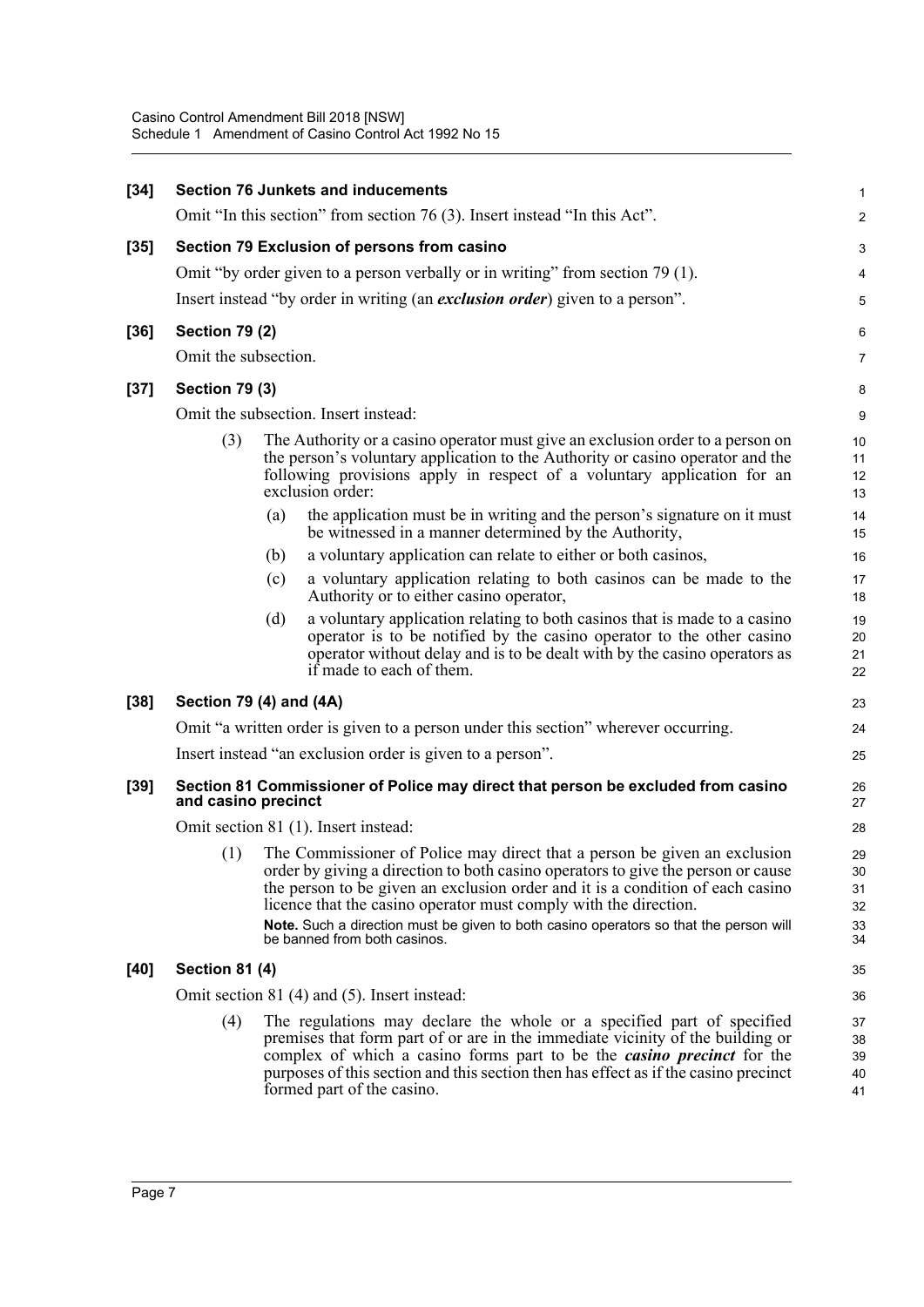### **[41] Section 82 Duration and revocation of exclusion orders**

Insert after section 82 (3):

- (3A) The following requirements apply to the revocation of an exclusion order given on the voluntary application of a person under section 79 (3):
	- (a) the order cannot be revoked except on the written application of the person,

28 29

(b) the person cannot apply for revocation of the order within 6 months (or such other period as may be prescribed by the regulations) after the order was given.

#### **[42] Section 83 List of excluded persons**

Omit section 83 (2). Insert instead:

(2) It is a condition of a casino licence that the casino operator must on request by the Authority or an inspector provide the Authority or the inspector, as soon as practicable after the request is made, with a copy of the list referred to in subsection (1) that bears the date of the day on which the request is made.

#### **[43] Section 85 Removal of excluded person from casino**

Insert after section 85 (5):

- (6) This section does not authorise or require a person to be removed from or prevented from entering any part of the casino precinct (declared by the regulations under section 81) unless that part of the casino precinct is under the control or management of the casino operator.
- (7) A person to whom this section applies must, as soon as practicable after it becomes known to the person that a person the subject of an exclusion order that extends to the casino precinct is in any part of the casino precinct that is not under the control or management of the casino operator, notify a police officer of that fact.

Maximum penalty: 20 penalty units.

#### **[44] Section 86A**

Insert after section 86:

#### **86A Wagering by minors and excluded persons prohibited**

- (1) A person is prohibited from making any wager in a casino if the person is a minor or is the subject of an exclusion order for the casino.
- (2) A person is not entitled to any winnings from a successful wager in a casino that the person is prohibited from making by this section and those winnings are forfeited to the casino operator by operation of this section. The winnings from a wager do not include the amount wagered.
- (3) A casino operator must pay the amount of any winnings forfeited to the casino operator by operation of this section into the Responsible Gambling Fund within 3 months after the winnings are forfeited. Maximum penalty: 50 penalty units.
- (4) For the purposes of this section, *winnings* includes any prize (whether monetary or non-monetary) and winnings in the form of credits on gaming machines or electronic gaming tables. The amount of any non-monetary prize is the monetary value of the non-monetary prize. 41 42 43 44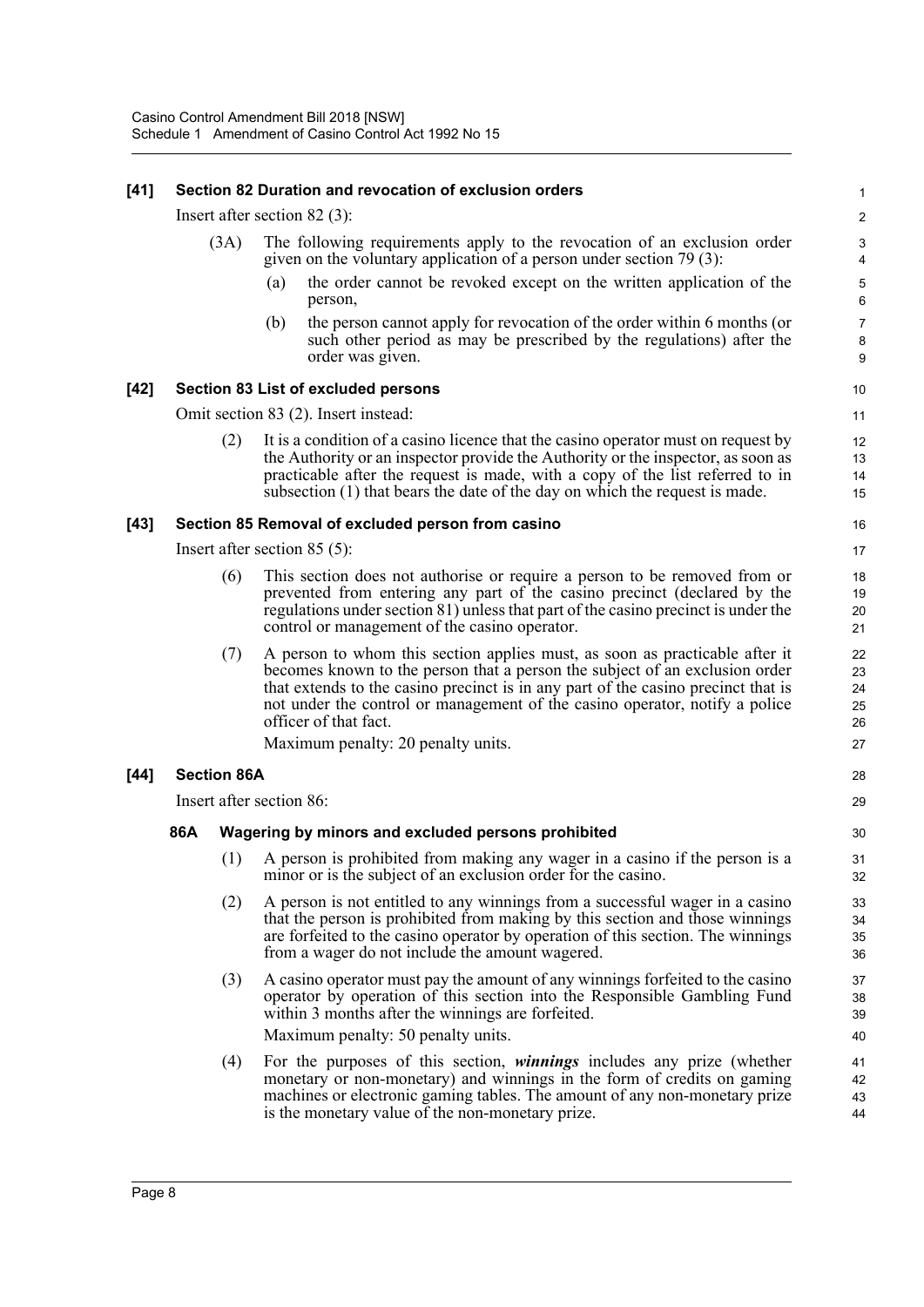| $[45]$ |                                      |     | Section 89A Application of Smoke-free Environment Act 2000                                                                                                                                                                                                                                 | 1                                        |  |  |
|--------|--------------------------------------|-----|--------------------------------------------------------------------------------------------------------------------------------------------------------------------------------------------------------------------------------------------------------------------------------------------|------------------------------------------|--|--|
|        |                                      |     | Omit section 89A (1). Insert instead:                                                                                                                                                                                                                                                      | $\overline{c}$                           |  |  |
|        | (1)                                  |     | The <i>Smoke-free Environment Act 2000</i> does not apply to or in respect of:                                                                                                                                                                                                             | 3                                        |  |  |
|        |                                      | (a) | the Barangaroo restricted gaming facility, or                                                                                                                                                                                                                                              | $\overline{4}$                           |  |  |
|        |                                      | (b) | a private gaming area within a casino that is approved by the Authority<br>for the time being as a private gaming area in which that Act is not to<br>apply.                                                                                                                               | $\,$ 5 $\,$<br>$\,6\,$<br>$\overline{7}$ |  |  |
| $[46]$ | Section 89A (2)                      |     |                                                                                                                                                                                                                                                                                            | 8                                        |  |  |
|        |                                      |     | Omit "restricted gaming licence". Insert instead "casino licence".                                                                                                                                                                                                                         | 9                                        |  |  |
| $[47]$ | Section 89A (2) (a)                  |     |                                                                                                                                                                                                                                                                                            | 10                                       |  |  |
|        |                                      |     | Insert "and in any private gaming areas of a casino where the <i>Smoke-free Environment Act</i><br>2000 does not apply" after "restricted gaming facility".                                                                                                                                | 11<br>12                                 |  |  |
| $[48]$ | Section 89A (2) (b) and (3)          |     |                                                                                                                                                                                                                                                                                            | 13                                       |  |  |
|        |                                      |     | Omit "for Health" wherever occurring.                                                                                                                                                                                                                                                      | 14                                       |  |  |
| $[49]$ | <b>Section 90</b>                    |     |                                                                                                                                                                                                                                                                                            | 15                                       |  |  |
|        | Insert after section 89A:            |     |                                                                                                                                                                                                                                                                                            | 16                                       |  |  |
|        | 90                                   |     | <b>Unclaimed winnings</b>                                                                                                                                                                                                                                                                  | 17                                       |  |  |
|        | (1)                                  |     | A casino operator must pay the amount of any unclaimed winnings from<br>games played in the casino into the Responsible Gambling Fund within<br>3 months after the winnings become unclaimed winnings.                                                                                     | 18<br>19<br>20                           |  |  |
|        |                                      |     | Maximum penalty: 50 penalty units.                                                                                                                                                                                                                                                         | 21                                       |  |  |
|        | (2)                                  |     | Winnings become unclaimed winnings if they are not claimed within<br>12 months after a win. Unclaimed winnings are not subject to any deduction<br>for the amount wagered.                                                                                                                 | 22<br>23<br>24                           |  |  |
|        | (3)                                  |     | For the purposes of this section, <i>winnings</i> includes any prize (whether<br>monetary or non-monetary) and winnings in the form of credits on gaming<br>machines or electronic gaming tables. The amount of any non-monetary prize<br>is the monetary value of the non-monetary prize. | 25<br>26<br>27<br>28                     |  |  |
| [50]   |                                      |     | Section 94 Minors in casino-offences by casino operator                                                                                                                                                                                                                                    | 29                                       |  |  |
|        | Omit section 94 (2). Insert instead: |     |                                                                                                                                                                                                                                                                                            |                                          |  |  |
|        | (2)                                  |     | If a minor is in a casino, the casino operator is guilty of an offence unless the<br>minor is immediately removed from the casino.<br>Maximum penalty: 50 penalty units.                                                                                                                   | 31<br>32<br>33                           |  |  |
|        | (2A)                                 |     | If a minor is removed from the casino by an agent or employee of the casino<br>operator, the casino operator must notify the Authority of the removal within<br>24 hours after the minor is removed.<br>Maximum penalty: 50 penalty units.                                                 | 34<br>35<br>36<br>37                     |  |  |
|        |                                      |     |                                                                                                                                                                                                                                                                                            |                                          |  |  |
| $[51]$ | <b>Section 94 (3)</b>                |     |                                                                                                                                                                                                                                                                                            | 38                                       |  |  |
|        |                                      |     | Omit "under this section". Insert instead "under subsection $(1)$ or $(2)$ ".                                                                                                                                                                                                              | 39                                       |  |  |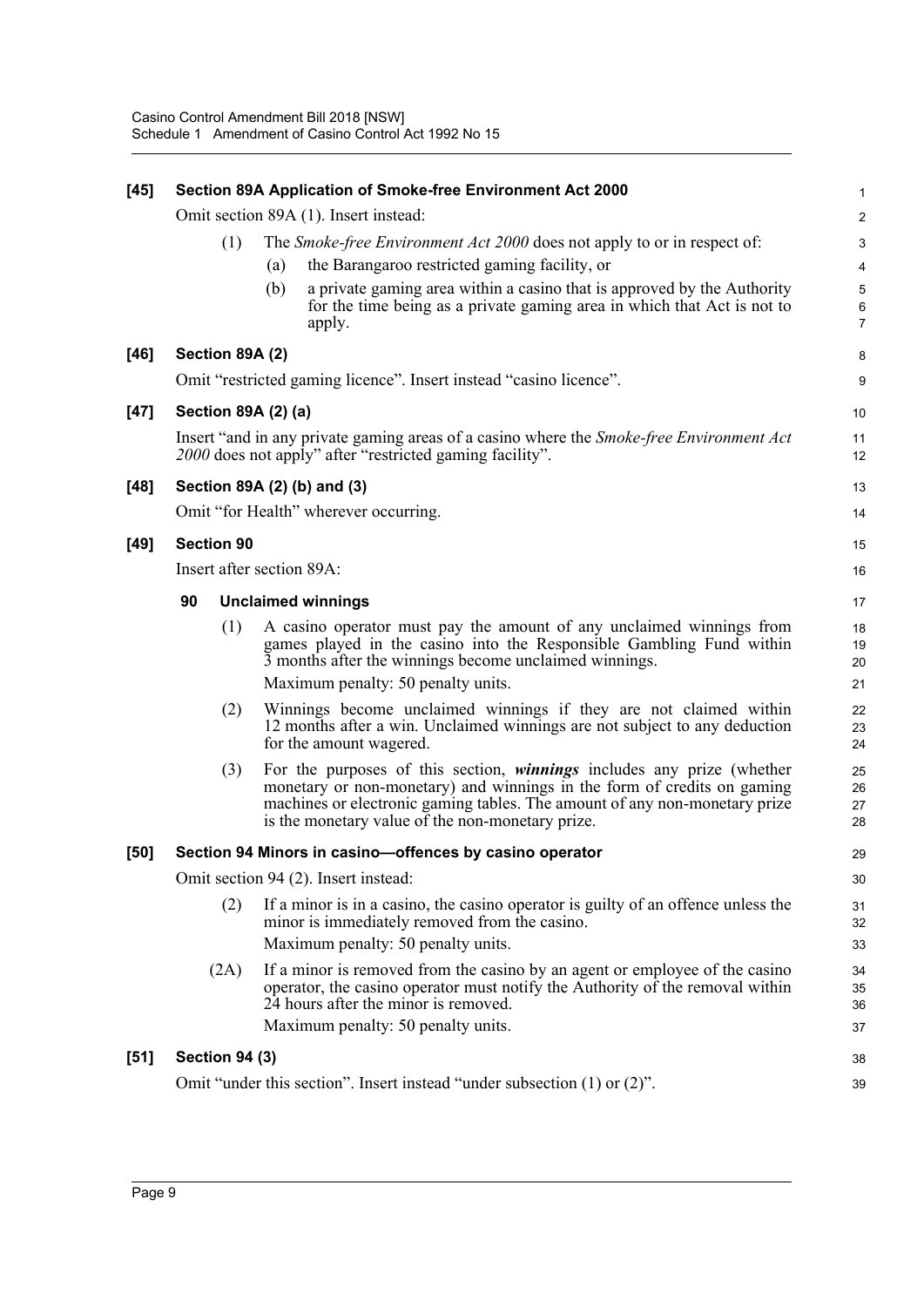### **[52] Section 115 Responsible gambling levy and fund**

Insert after section 115 (8):

(9) Amounts paid into the Fund under section 86A (Wagering by minors and excluded persons prohibited) or 90 (Unclaimed winnings) are to be applied under this section in the same way as levies paid into the Fund under this section, and for that purpose a trust deed under this section applies to any such amounts as if they were levies paid into the Fund (but not so as to reduce the levies payable under this section).

28  $20$ 

30 31

42

### **[53] Section 119 Interest on overdue amounts**

Insert after section 119 (5):

(6) If an amount required to be paid into the Responsible Gambling Fund under section 86A (Wagering by minors and excluded persons prohibited) or 90 (Unclaimed winnings) is not paid into the Fund by the date required for payment, interest is payable under this section as if the amount were responsible gambling levy not paid by the due date.

### **[54] Section 124 Approved system of controls and procedures to be implemented**

Omit section 124 (1). Insert instead:

(1) It is a condition of a casino licence that the casino operator is to conduct operations in the casino in accordance with a system of internal controls and administrative and accounting procedures for the casino that have been approved of in writing by the Authority.

### **[55] Section 124 (4)**

Omit the subsection. Insert instead:

(4) A casino operator must not contravene a requirement of an internal control or administrative or accounting procedure that is approved for the time being under this section for the casino. Maximum penalty: 200 penalty units.

### **[56] Schedule 4 Savings and transitional provisions**

Insert after Part 10:

# **Part 11 Provisions consequent on enactment of Casino Control Amendment Act 2018**

| 37 | <b>Definition</b>                                                |                                                                                                                                                       | 32       |
|----|------------------------------------------------------------------|-------------------------------------------------------------------------------------------------------------------------------------------------------|----------|
|    | In this Part:                                                    |                                                                                                                                                       | 33       |
|    | <b>amending Act</b> means the Casino Control Amendment Act 2018. |                                                                                                                                                       | 34       |
| 38 | Review of casino licence and operator suitability                |                                                                                                                                                       | 35       |
|    | section 31 as substituted by the amending Act:                   | The following requirements apply to the first review of a casino licence under                                                                        | 36<br>37 |
|    | (a)                                                              | the first review of a restricted gaming licence is to be conducted within<br>3 years after gaming commences under the restricted gaming licence,      | 38<br>39 |
|    | (b)                                                              | the first review of a casino licence that is not a restricted gaming licence<br>is to be conducted concurrently with the first review of a restricted | 40<br>41 |

gaming licence (even if the first review of a restricted gaming licence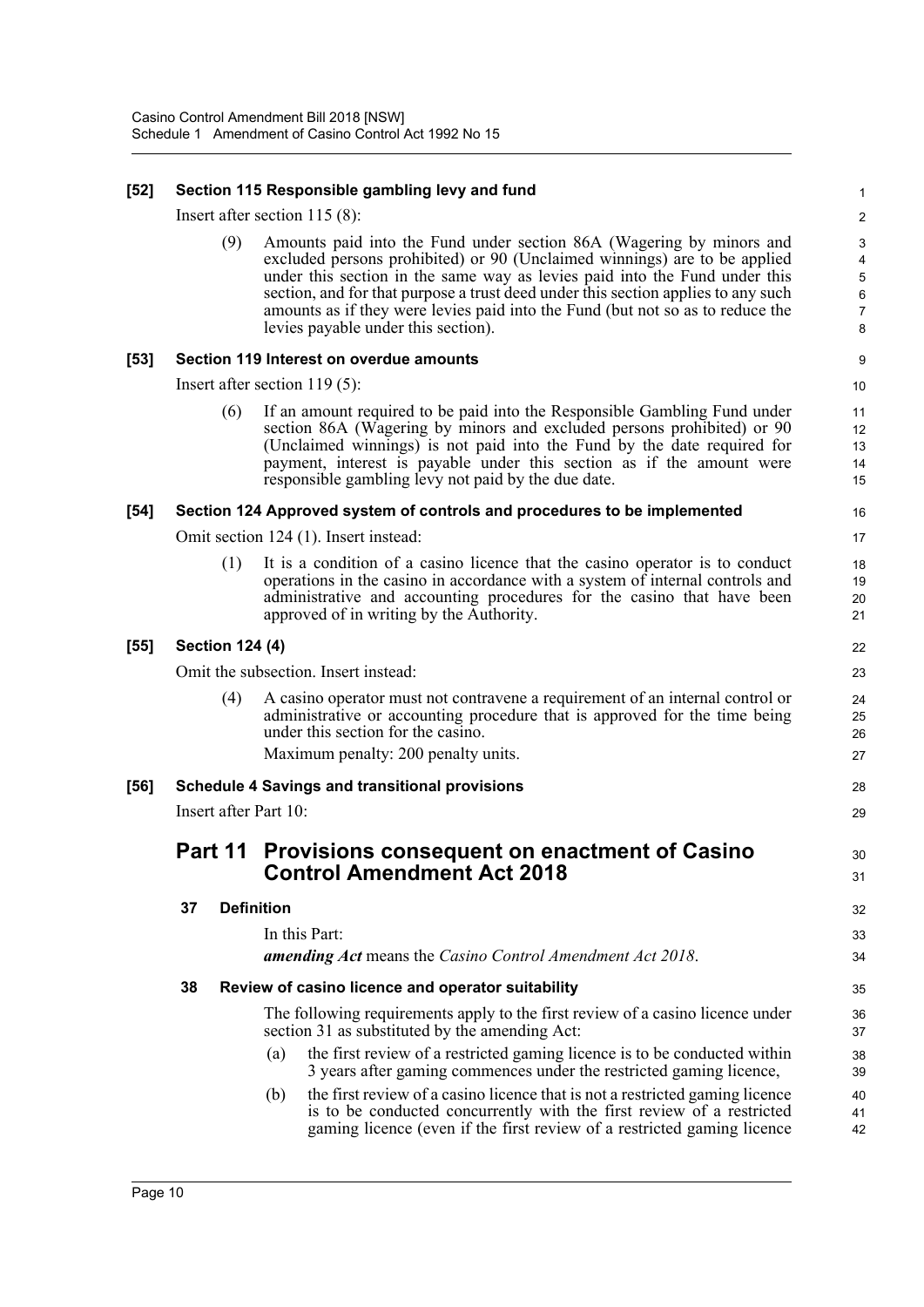occurs more than 5 years after section 31 is substituted by the amending Act).

1 2

3 4 5

### **39 Duration of special employee licences**

The amendment made by the amending Act to section 55 (e) extends to a licence that is in force when the amendment commences.